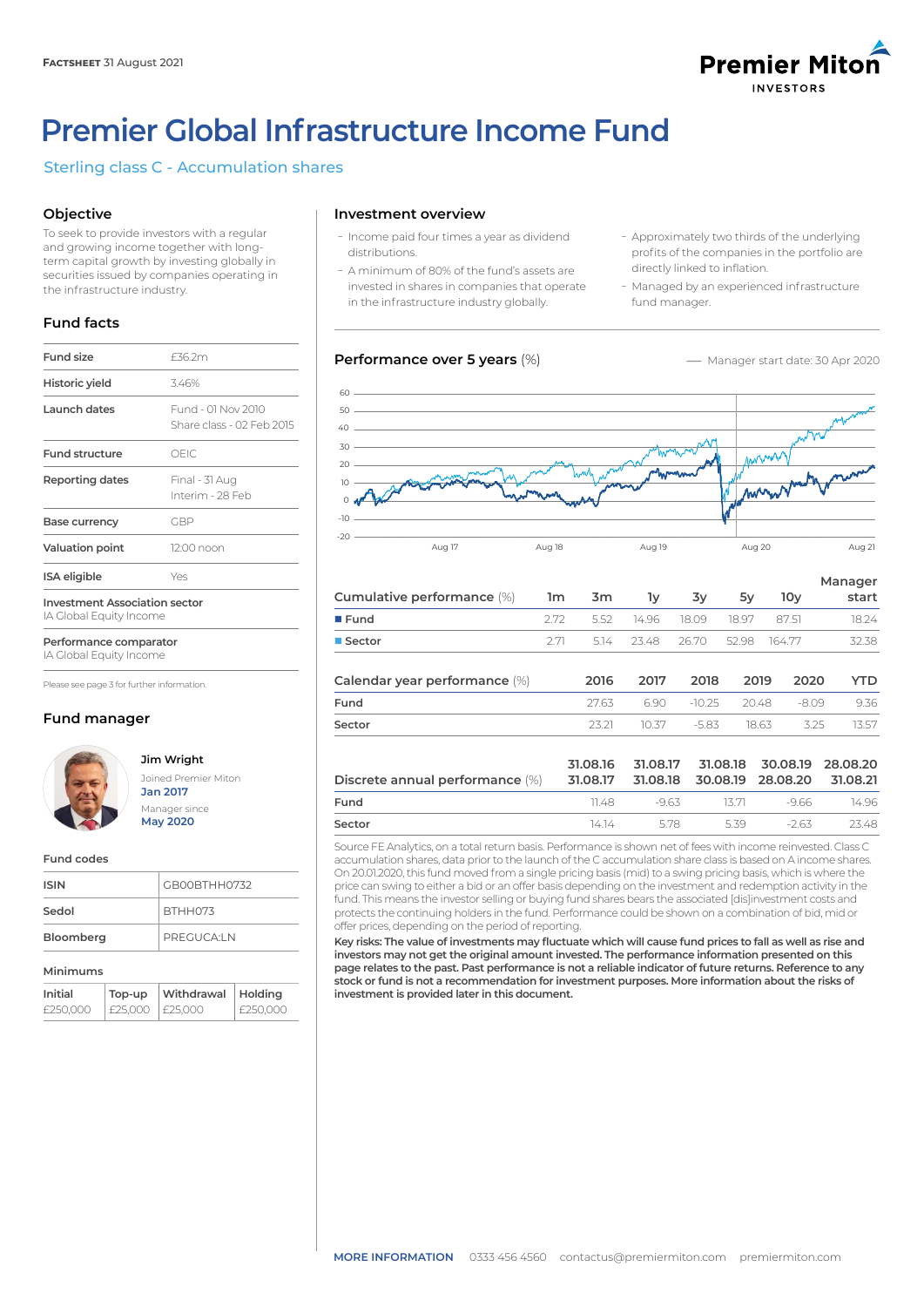# **Portfolio breakdown**







| $\blacksquare$ Canada<br>$\blacksquare$ UK<br>$\blacksquare$ Germany<br>■ Spain<br>$\blacksquare$ Italy<br>■ Hong Kong<br>$\blacksquare$ Denmark<br>■ Japan<br>■ Australia<br>$\blacksquare$ Finland<br>Switzerland | ∎∪s | 38.1 |
|---------------------------------------------------------------------------------------------------------------------------------------------------------------------------------------------------------------------|-----|------|
|                                                                                                                                                                                                                     |     | 14.2 |
|                                                                                                                                                                                                                     |     | 10.4 |
|                                                                                                                                                                                                                     |     | 8.3  |
|                                                                                                                                                                                                                     |     | 6.5  |
|                                                                                                                                                                                                                     |     | 49   |
|                                                                                                                                                                                                                     |     | 3.5  |
|                                                                                                                                                                                                                     |     | 3.3  |
|                                                                                                                                                                                                                     |     | 3.0  |
|                                                                                                                                                                                                                     |     | 1.9  |
|                                                                                                                                                                                                                     |     | 1.8  |
|                                                                                                                                                                                                                     |     | 1.2  |

# **Charges**

| Ongoing charges figure (OCF) | 1.21% |
|------------------------------|-------|
| as at 28.02.2021             |       |

The OCF includes the annual management charge. Transaction charges will also apply. Please refer to the total costs & charges document for more information.

**Initial charge 0.00%** 

## **Charges are taken from capital**

As the objective of the fund is to treat the generation of income as either an equal or higher priority than capital growth, the fund's charges will be taken from capital instead of income. This may result in higher levels of income payments but could result in capital erosion or constrain capital growth.

## **Income**

| Historic yield                                  | 3.46% |
|-------------------------------------------------|-------|
| The historic yield reflects the distributions   |       |
| declared over the past twelve months as a       |       |
| percentage of the share prices of the funds.    |       |
| The yield is not guaranteed and will fluctuate. |       |
|                                                 |       |

| Payment frequency | Quarterly                      |
|-------------------|--------------------------------|
| Payment dates     | 31 Oct, 31 Jan, 30 Apr, 31 Jul |
| Ex dividend dates | 1 Sep, 1 Dec, 1 Mar, 1 Jun     |

## **Income distribution** (pence per share)

Total income distributions in each of the fund's last 5 financial years.

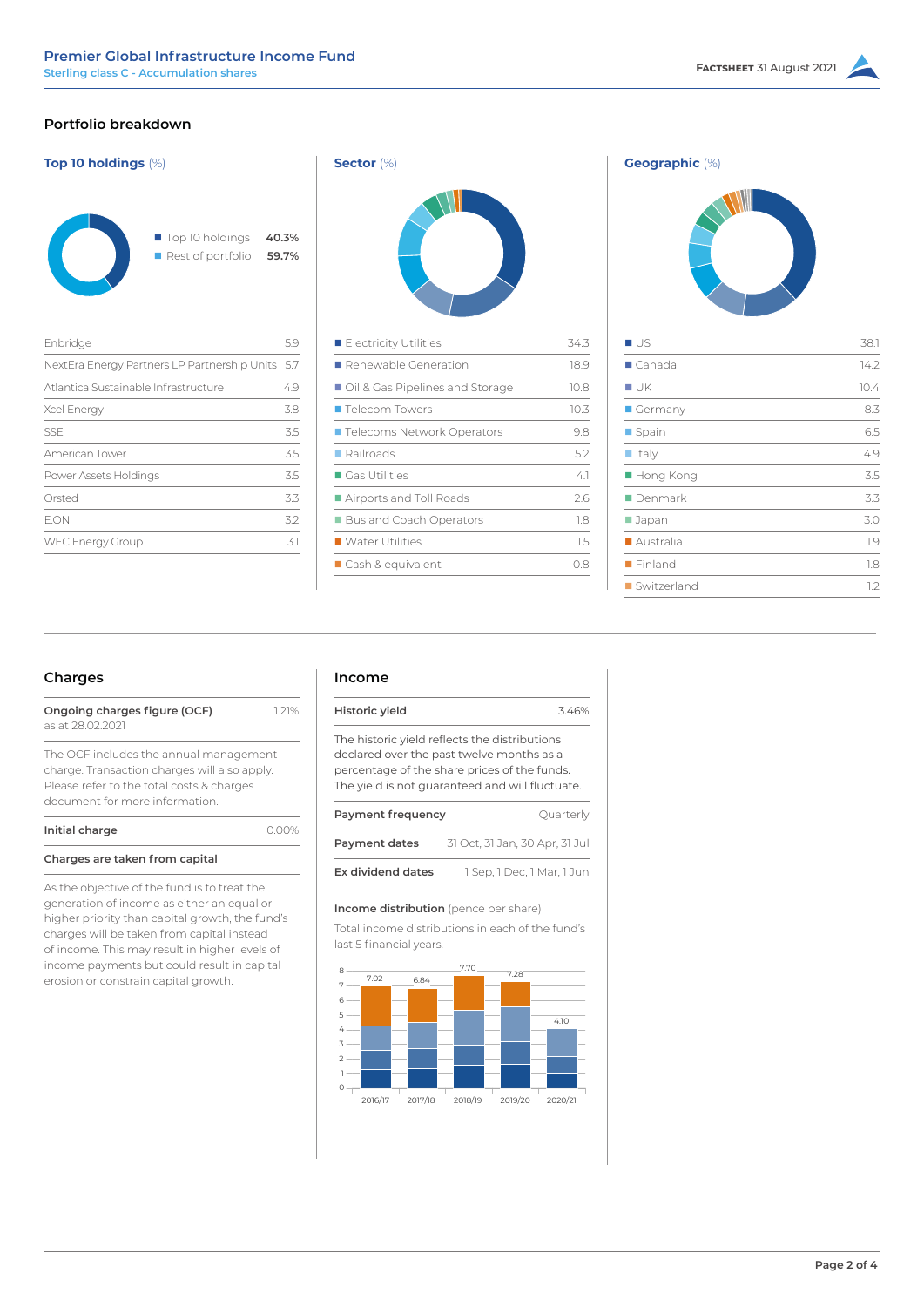| Performance<br>comparator | The fund is classified in the IA Global<br>Equity Income sector, which we believe is                                                                                                                                                                                                                                                                                                                                                                                                                                                                                                                                                                                                                                                                                                                          | a meaningful comparator to help investors<br>assess the performance of the fund.                                                                                                                                                                                                                                                                                                                                                                                                                                                                                                                                                                                                                                                                                                 |                                                                                                                                                                                                                                                                                                                                                                                                                                                                                                                                                                                                                                                                                                                                                                                  |
|---------------------------|---------------------------------------------------------------------------------------------------------------------------------------------------------------------------------------------------------------------------------------------------------------------------------------------------------------------------------------------------------------------------------------------------------------------------------------------------------------------------------------------------------------------------------------------------------------------------------------------------------------------------------------------------------------------------------------------------------------------------------------------------------------------------------------------------------------|----------------------------------------------------------------------------------------------------------------------------------------------------------------------------------------------------------------------------------------------------------------------------------------------------------------------------------------------------------------------------------------------------------------------------------------------------------------------------------------------------------------------------------------------------------------------------------------------------------------------------------------------------------------------------------------------------------------------------------------------------------------------------------|----------------------------------------------------------------------------------------------------------------------------------------------------------------------------------------------------------------------------------------------------------------------------------------------------------------------------------------------------------------------------------------------------------------------------------------------------------------------------------------------------------------------------------------------------------------------------------------------------------------------------------------------------------------------------------------------------------------------------------------------------------------------------------|
| <b>General risks</b>      | All types of investment carry a degree of risk.<br>It is possible you could lose some, or all, of<br>the money you invest. The level of risk varies<br>depending on the type of investment.<br>Typically, you are less likely to lose money<br>over the long term from an investment that<br>is considered low risk, although potential<br>returns may also be lower. Investments<br>considered higher risk typically offer greater<br>opportunities for better long-term returns,<br>though the risk of losing money is also likely<br>to be higher.                                                                                                                                                                                                                                                         | When you invest, it is important that you<br>understand the risk to your money and are<br>comfortable with that level of risk. If you are<br>unsure, we would recommend that you<br>consult a financial adviser.<br>The value of your investment might not keep<br>up with any rise in the cost of living.<br>You could lose money if financial markets fall.<br>There is no guarantee that the investment<br>objective of the fund will be achieved.                                                                                                                                                                                                                                                                                                                            | The levels of taxation that apply to income or<br>capital gains from the fund, including any tax<br>relief that may be available, will depend on<br>your personal tax situation.<br>Funds with similar objectives may not<br>perform in the same way as they are likely to<br>have different holdings.<br>Fund performance will be affected by<br>investment decisions made by the fund<br>manager.                                                                                                                                                                                                                                                                                                                                                                              |
| Other risks               | Some of the main specific risks of investing in<br>this fund are summarised here. Further detail<br>is available in the prospectus for the fund.<br>Currency<br>Where investments in a fund are<br>denominated in currencies other than<br>sterling (for example, if a fund holds assets<br>priced in euros), its value will be affected<br>by changes in the relevant exchange rate.<br>Certain other investments, such as the<br>shares in companies with profits from other<br>countries, will also be effected.<br>Equities<br>Equities (shares) can experience high levels of<br>price fluctuation.<br><b>Inflation</b><br>Higher inflation can lead to some<br>investments falling in value, particularly those<br>with a fixed level of interest, for example<br>government bonds and corporate bonds. | Infrastructure<br>Investments are often in large-scale projects<br>whose profitability can be affected by supply<br>problems or rising prices for raw materials<br>or natural resources. Changes in the wider<br>economy and government regulation can<br>also have a significant influence.<br>Interest rate<br>Changes in central bank interest rates<br>can affect all types of assets, in particular,<br>securities such as government bonds and<br>corporate bonds that generally offer a fixed<br>level of interest. If interest rates go up, the<br>value of a bond may fall, and vice versa.<br>Legal and tax<br>The income or capital gains from investments<br>can sometimes be affected by changes in<br>legal and tax regulations or how these rules<br>are applied. | Liquidity<br>In some instances, for example, when market<br>conditions generally are difficult, holdings in<br>a fund may be difficult to sell and buy at the<br>desired price. The fund value could fall as a<br>result.<br>Operational<br>Processes, systems and controls around your<br>investment might fail. The more complex or<br>unusual the investments that the fund holds,<br>the more likely this is to happen. For example,<br>developing markets may have less reliable<br>systems or lower standards of governance<br>than more developed markets.<br><b>Smaller companies</b><br>Investment in smaller companies is typically<br>higher risk than investment in larger<br>companies. Shares in smaller companies can<br>experience greater levels of volatility. |